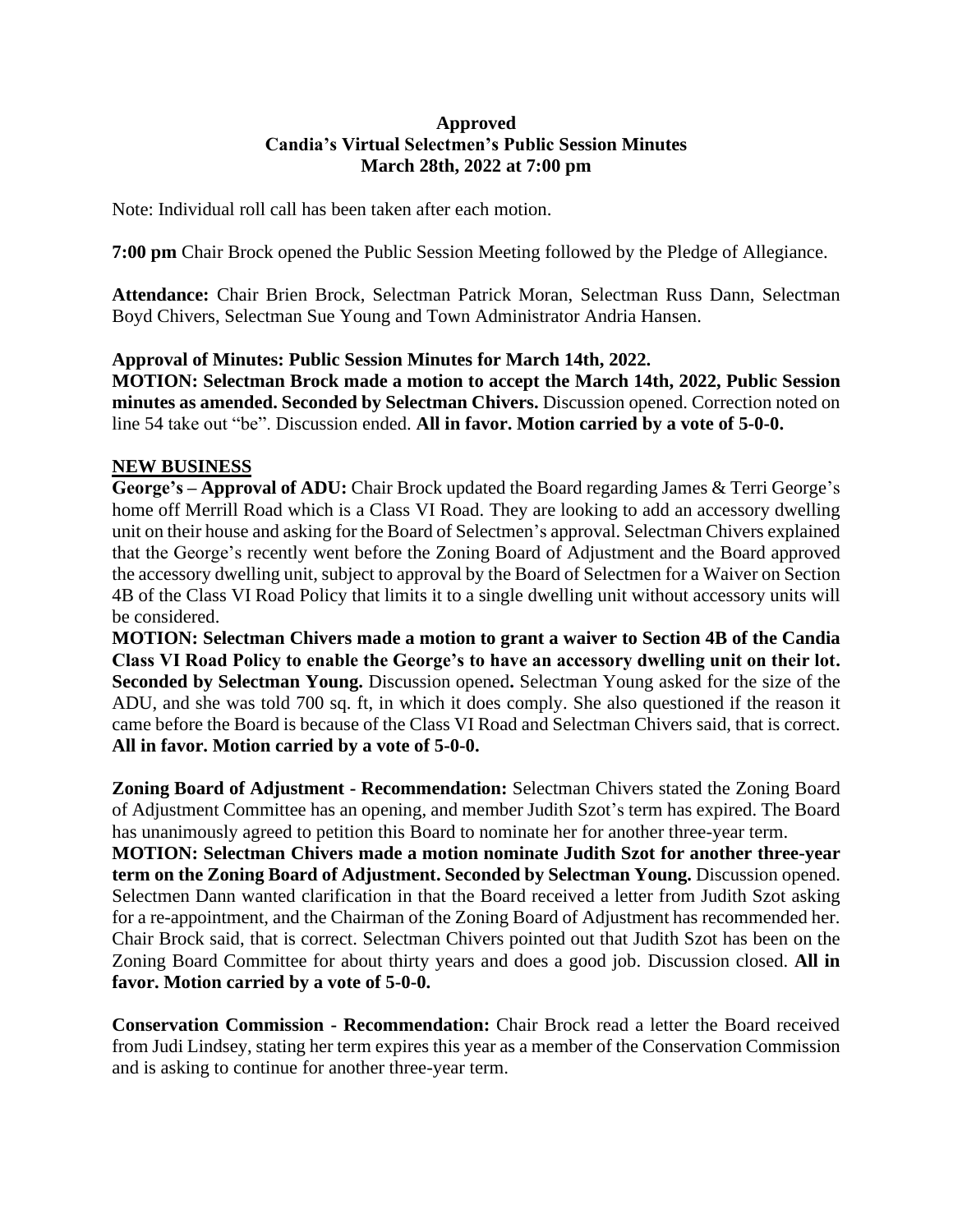**MOTION: Selectman Young made a motion to nominate Judi Lindsey to continue as a member for a three-year term on the Conservation Commission. Seconded by Selectman Chivers. All in favor. Motion carried by a vote of 5-0-0.**

## **OLD BUSINESS**

**Building Inspectors Hours:** Town Administrator Hansen informed the Board that the Building Inspector was originally scheduled to work for 35 hours per week. There was never an official vote to change his hours to 40 hours per week and the Board would need to make the approval. Selectman Moran stated the Board will need to revisit this subject at a later date as there will need to be a time study made first and would like to table this discussion for now.

**News Article:** Selectman Dann stated there has been a lot of positive things taking place in Town and he would like to have articles written regarding the Town of Candia's news and information from Departments or the Board published on a monthly basis to keep everyone updated. The Board had no objections and agreed for Administrative Assistant Linda Chandonnet to help with the articles.

**Board to authorize the payments of payroll and payables:** The Board agreed to have the amounts for payroll and payables listed on the agenda headline going forward to be written payments of payroll and accounts payables.

**Town Office - Fire Doors:** Selectman Dann questioned if they had an update on the installing the peepholes for the Town Office fire doors. Selectman Moran said he has not received an update yet.

**Affinity Lighting:** Selectman Dann stated that Recycle & Energy Committee member Al Couch may be attending the next Board meeting to discuss the funding options for Affinity Lighting.

### **OTHER BUSINESS**

**Payments of payroll and payables.** Chair Brock confirmed the grand total for payroll and payables for the weeks of 3/24/22 and 3/21/22 was \$156,358.31 and the breakdowns will now be posted on the agenda each time, and they will not be approving them in the meetings going forward, as the amounts are signed and approved for in the office before the meeting.

### **Calendar:**

• The next Board of Selectmen's meeting is scheduled for Monday, April 11th, 2022 @ 7:00 pm.

**Public Input:** Brenda Coughlin (resident) questioned how a resident would apply to joining a committee in Candia. Chair Brock said, any individual who is interested should submit a letter of interest for an appointment to the Board.

Kevin Coughlin (Resident) stated that after observing the last Board meeting, the Selectmen were assigned their committees and departments to oversee. It seems as though Selectman Young was railroaded out of her job as the Budget Committee's liaison. He indicated Selectman Dann is liaison to many committees and departments and wanted to know if there was a way they could revisit this. He feels Selectman Young has many years of experience and an extraordinary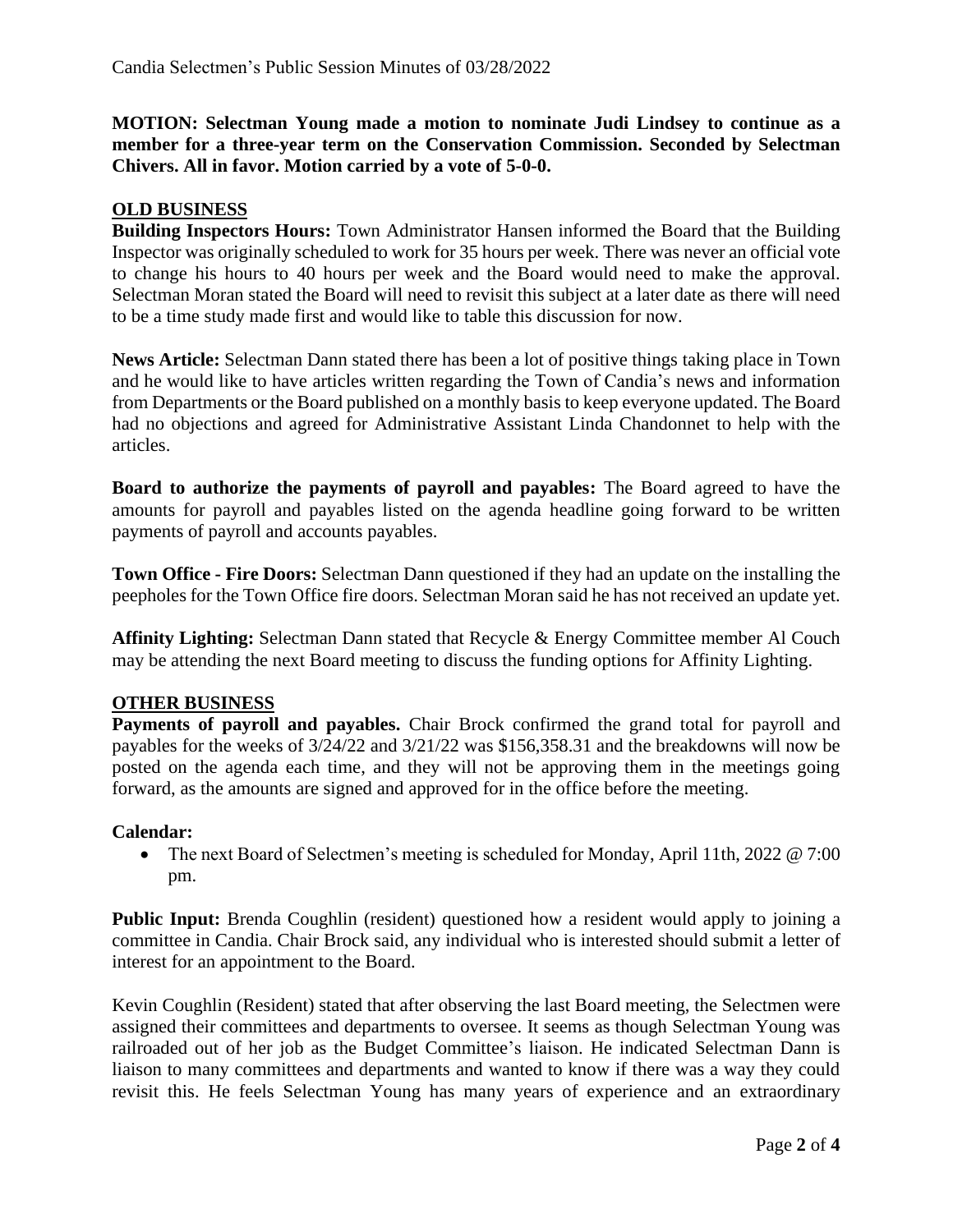candidate. Brenda Coughlin (Resident) stated that she does not understand why they would remove her with the years of experience she has and put someone new in that position.

Chair Brock mentioned that two years ago there was a similar change of liaison for the Building Department. During the process Selectman Moran stated he wanted to learn more about that department, and the Board allowed him to be the liaison. Chair Brock stated that he was unaware that Selectman Dann was interested in the Budget Committee liaison until he brought it up in the meeting.

Selectman Young explained that in their last meeting she found it awkward and did not want Selectman Dann to have to nominate himself and felt she should nominate him when no one was speaking up. She stated that the difference of when Selectman Moran took over the Building Department is that the Board received a letter from a resident 's attorney who had concerns about Selectman Chivers being the liaison for the Building Department and a member on the Zoning Board of Adjustment. Beth Chalbeck (Resident) said that in their last meeting she did not hear Selectman Young say that she was interested in being the liaison and encouraged her to say what she wanted. Selectman Young said that the year before she could understand it because she had convinced the Budget Committee to lower the budget, but this year she behaved and did what the Board wanted and was surprised. Beth Chalbeck reiterated she encourages her to speak up and say what she wanted. Selectman Young indicated how Selectman Dann showed that he had interest in learning that assignment and that they put choosing the alternate first, so in her opinion it was just all convoluted. She was not going to add to it and chose not to make it more awkward.

Mr. Coughlin asked the Board if this could be readdressed? Selectman Chivers said that he would rather not readdress it because the other assignments could be up for discussion, so that would be setting themselves up to go backwards.

Chair Brock said, the Board had previously looked into the question of should a liaison be representing the Board, or can they represent themselves when they go to that Budget Committee? He explained that the answer is yes, they could represent themself of their own opinion, but this Board felt that after the Board had voted, that it was a decision that should have gone to the Budget Committee, and that is where the problem had developed. He noted that Selectman Young did change last year and was more compliant than the following year in what the Board was directing her to do and what the Board felt was her job. She did not have to agree with the other four members, but if that is what the majority voted, that is what should be brought to the Budget Committee.

Selectman Young stated that it is concerning that any of the other positions, the alternates were not asked if they wanted to move up. Mrs. George asked why Selectman Young was the only one that was not. Selectman Chivers explained, that in the past he was not rolled back into his position to the Building Department even after Town Counsel stated there was no conflict. Mr. Coughlin asked if each of the Board Members are individually elected by the Town Residents to look after the best interest of the Town's money and future, and when someone speaks their conscience in doing what they are elected to do, is it the committee's decision that they need to follow line with the committee? Selectman Young said yes. Selectman Young stated that conversation is not